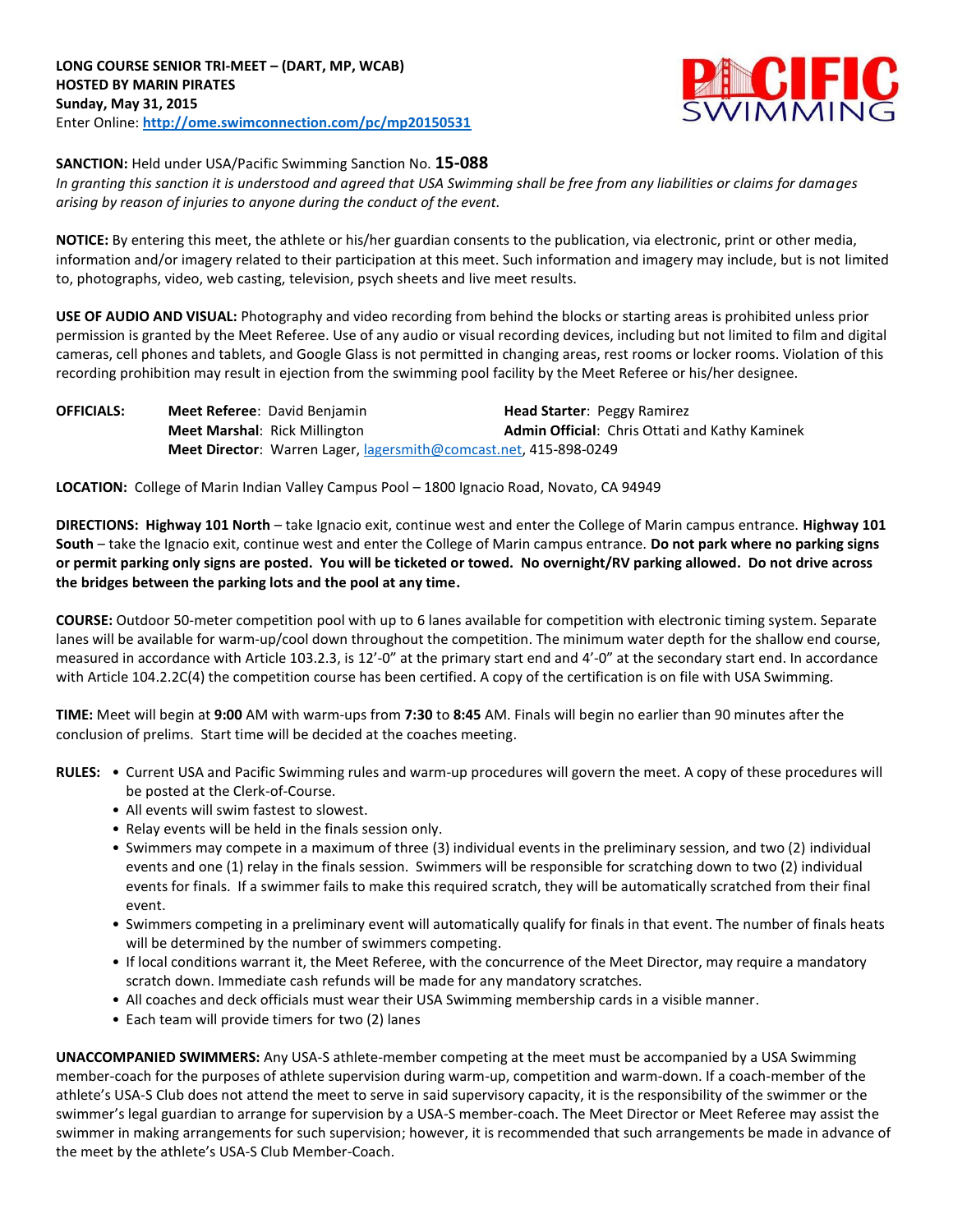**RACING STARTS:** Swimmers must be certified by a USA-S member-coach as being proficient in performing a racing start, or must start the race in the water. It is the responsibility of the swimmer or the swimmer's legal guardian to ensure compliance with this requirement.

**RESTRICTIONS:** • Smoking and the use of other tobacco products is prohibited on the pool deck, in the locker rooms, in spectator

- seating, on standing areas and in all areas used by swimmers, during the meet and during warm-up periods.
- Sale and use of alcoholic beverages is prohibited in all areas of the meet venue.
- No glass containers are allowed in the meet venue.
- No propane heater is permitted except for snack bar / meet operations.
- Only swimmers, coaches, officials, and volunteers will be allowed on the pool deck.
- Only coaches' canopies will be allowed on the pool deck. Swimmer/team/parent canopies may be placed in the bleachers or the adjacent grass fields.
- Changing into or out of swimsuits other than in locker rooms or other designated areas is prohibited.
- Destructive devices, to include but not limited to, explosive devices and equipment, firearms (open or concealed), blades, knives, mace, stun guns and blunt objects are strictly prohibited in the swimming facility and its surrounding areas. If observed, the Meet Referee or his/her designee may result in the reporting to law enforcement authorities and ejection from the facility. Law enforcement officers (LEO) are exempt per applicable laws.
- **ELIGIBILITY:**  Swimmers must be current members of USA-S and enter their name and registration number on the meet entry card as they are shown on their Registration Card. If this is not done, it may be difficult to match the swimmer with the registration and times database. The meet host will check all swimmer registrations against the SWIMS database and if not found to be registered, the Meet Director shall accept the registration at the meet (a \$10 surcharge will be added to the regular registration fee). Duplicate registrations will be refunded by mail.
	- Disabled swimmers are welcome to attend this meet and should contact the Meet Director or Meet Referee regarding special accommodations.
	- Meet is open to all qualified swimmers who will be attending high school in 2015, or older, and are registered with DART, MP, or WCAB. Swimmers who are unattached, but participating with DART, MP, or WCAB are eligible to enter the meet.
	- Entries with "NO TIME" will be accepted.

**ENTRY FEES:** \$6.50 per individual event plus a \$10.00 per swimmer participation fee. Relays will be free and entered on deck before the 8:45am coaches meeting. Entries will be rejected if payment is not sent at time of request.

**ONLINE ENTRIES:** To enter online go to **<http://ome.swimconnection.com/pc/mp20150531>** to receive an immediate entry confirmation this method requires payment by credit card. Swim Connection LLC charges a processing fee for this service, equal to \$1 per swimmer plus 5% of the total Entry Fees. Please note that the processing fee is a separate fee from the Entry Fees. If you do not wish to pay the processing fee, enter the meet using a mail entry. **Entering online is a convenience, is completely voluntary, and is in no way required or expected of a swimmer by Pacific Swimming.** Online entries will be accepted through Wednesday, **May 27, 2015.** 

**MAILED OR HAND DELIVERED ENTRIES:** Entries must be on the attached consolidated entry form. Forms must be filled out completely and printed clearly with swimmers best time. Entries must be entered using the current Pacific Swimming procedure: and postmarked by midnight, Friday, **May 22, 2015** or hand delivered by 6:30 p.m. Wednesday, **May 27, 2015.** No late entries will be accepted. No refunds will be made, except mandatory scratch downs. Requests for confirmation of receipt of entries should include a self-addressed envelope.

**Make check payable to: Marin Pirates Foundation**

| Mail entries or hand-deliver entries to: | Todd Krohn       |
|------------------------------------------|------------------|
|                                          | 6 Easton Court   |
|                                          | Orinda, CA 94563 |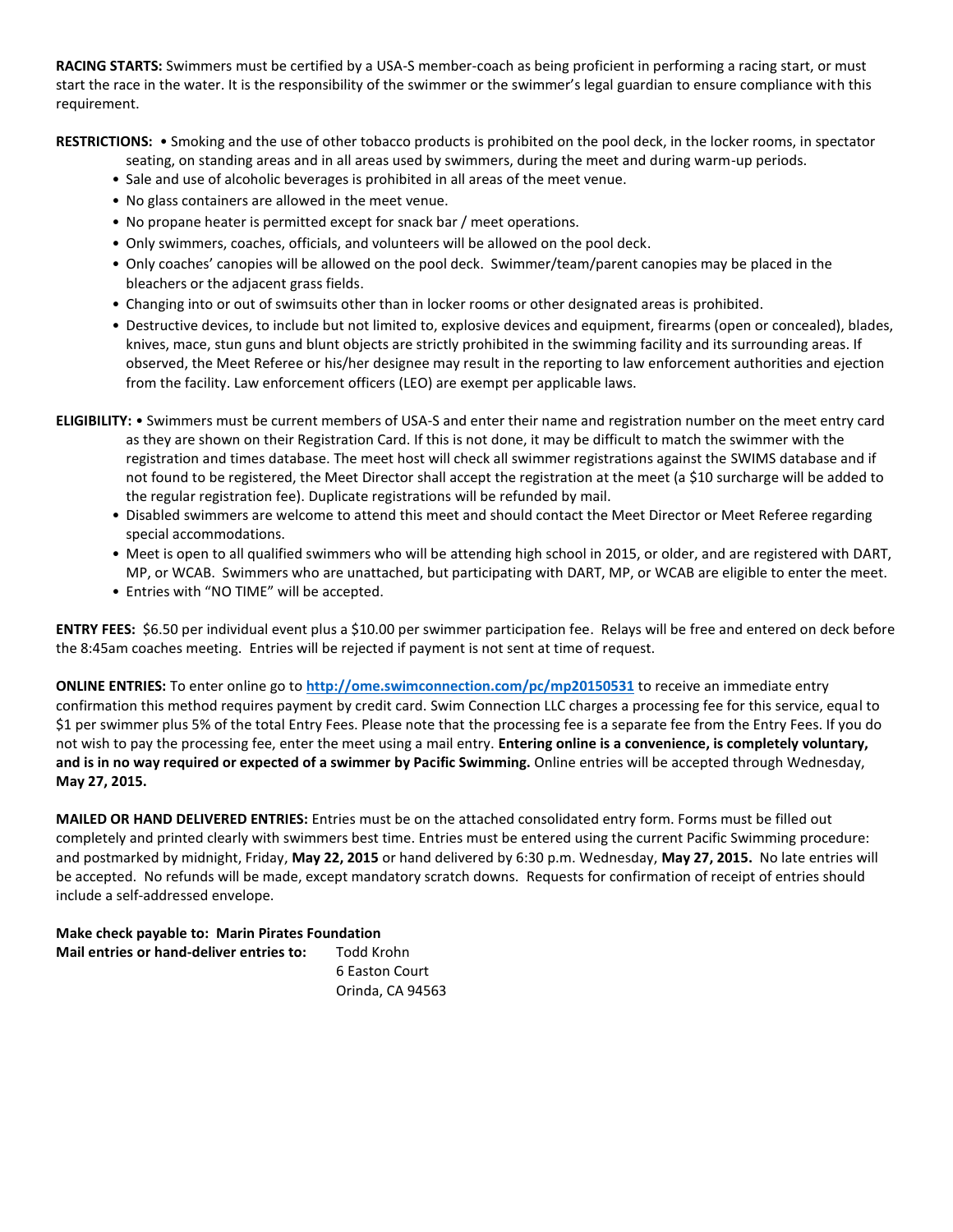**Minimum Number of Officials Rule:** No more than 3 days after close of entries, meet management (Meet Director and/or Meet Referee) shall contact a representative from each team participating in the meet, and provide a preliminary inventory of the officials that team is required to provide for each session. Each team shall, by the start of the meet, provide to the Meet Director or designee a list of Officials who have agreed to represent that team during each session of the meet.

At the meet, meet management shall conduct an inventory of officials, and shall compare the number of swimmers entered in each session by each team with the number of officials present representing each team. If meet management certifies that a team has not provided sufficient officials for any session of the meet in accordance with the table below, excluding finals in a trials and finals meet, the team will be fined \$100 per missing official per session of the meet.

| Number of swimmers competing in meet per team: | *Number of trained and carded officials required: |
|------------------------------------------------|---------------------------------------------------|
| $1 - 10$                                       | 0                                                 |
| $11 - 25$                                      |                                                   |
| $26 - 50$                                      | 2                                                 |
| 51-75                                          | 3                                                 |
| 76-100                                         | 4                                                 |
| 101 or more                                    | 5                                                 |

\*Zone 3 will include assigned and working Colorado, Intermediary/ Chief Timing Judge, and Computer operator in the count of officials for a session although these positions are not carded. Zone 3 will accept Trainees in the count of officials for a session, as long as they are carded. Teams may use officials "borrowed" from other teams, or unattached officials at the meet who agree, to fulfill their obligation under the rule.

**CHECK-IN: Prelims:** This session will be pre-seeded. Swimmers will not be required to check in.

**Finals:** This session will be deck seeded. Swimmers will be responsible for scratching down to two (2) individual events for finals. If a swimmer fails to make this required scratch within 15 minutes following the conclusion of prelims, they will be automatically scratched from their third event.

**SCRATCHES:** Any scratches for the prelim session must be email to [aquabears@sbcglobal.net](mailto:aquabears@sbcglobal.net) by Saturday, May 30.

## **AWARDS:** None.

## **ADMISSION:** Free.

**HOSPITALITY:** Light hospitality for timers. Full hospitality for coaches and officials. Lunches will be provided for coaches, athletes, and working officials. There will not be a snack bar.

**SCORING:** Places in finals will be scored to the top six (6) in each event. Individual scoring will be 8-6-4-3-2-1, and scoring for relays will be 16-12-8-6-5-2. Teams may score only two relays per event, but enter as many as they like.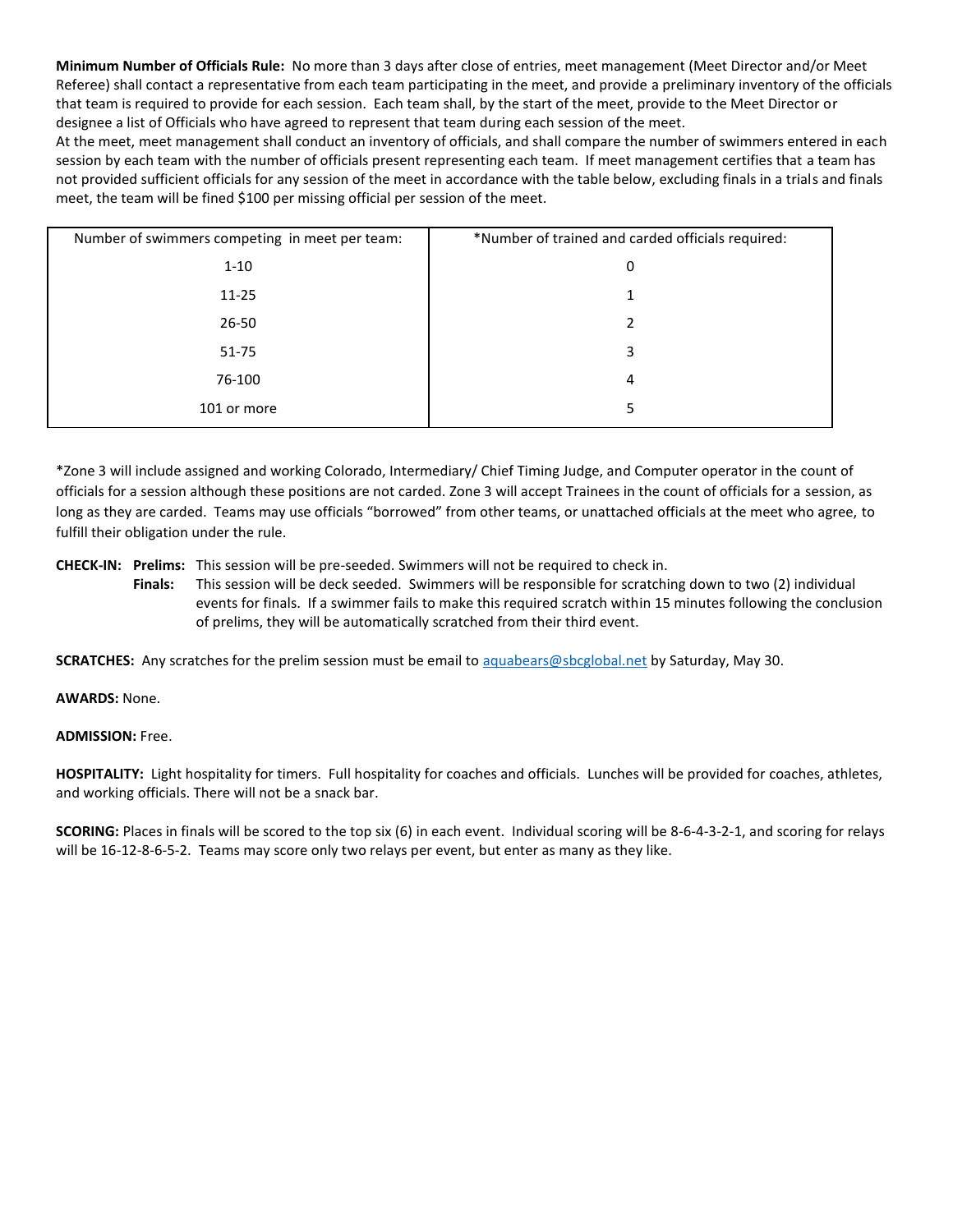#### **ORDER OF EVENTS**

| <b>Girls Event #</b> | Event             | <b>Boys Event #</b> |  |  |
|----------------------|-------------------|---------------------|--|--|
| $\mathbf{1}$         | 200 Medley Relay* | $\overline{2}$      |  |  |
| 3                    | 800 Free**        | 4                   |  |  |
| 5                    | 200 Free          | 6                   |  |  |
| 7                    | 100 Back          | 8                   |  |  |
| 9                    | 100 Breast        | 10                  |  |  |
| 11                   | 200 Fly           | 12                  |  |  |
| 13                   | 50 Free           | 14                  |  |  |
| 15                   | 100 Free          | 16                  |  |  |
| 17                   | 200 Back          | 18                  |  |  |
| 19                   | 200 Breast        | 20                  |  |  |
| 21                   | 400 Free          | 22                  |  |  |
| 23                   | 100 Fly           |                     |  |  |
| 25                   | 200 IM            |                     |  |  |
| 27                   | 200 Free Relay*   | 28                  |  |  |

\*200 Medley Relay and 200 Free Relay are timed final events, to be conducted in the finals session.

\*\*The 800 Free, is a timed final. The fastest heat of events 3 and 4, 800 Free, will swim in finals. All other heats will swim in prelims.

In finals, there will be a 10 minute break before the start of events 3, 15, and 27.

In prelims, there will be a 10 minute break before the start of event 15. Additional breaks may be requested at the coaches meeting.